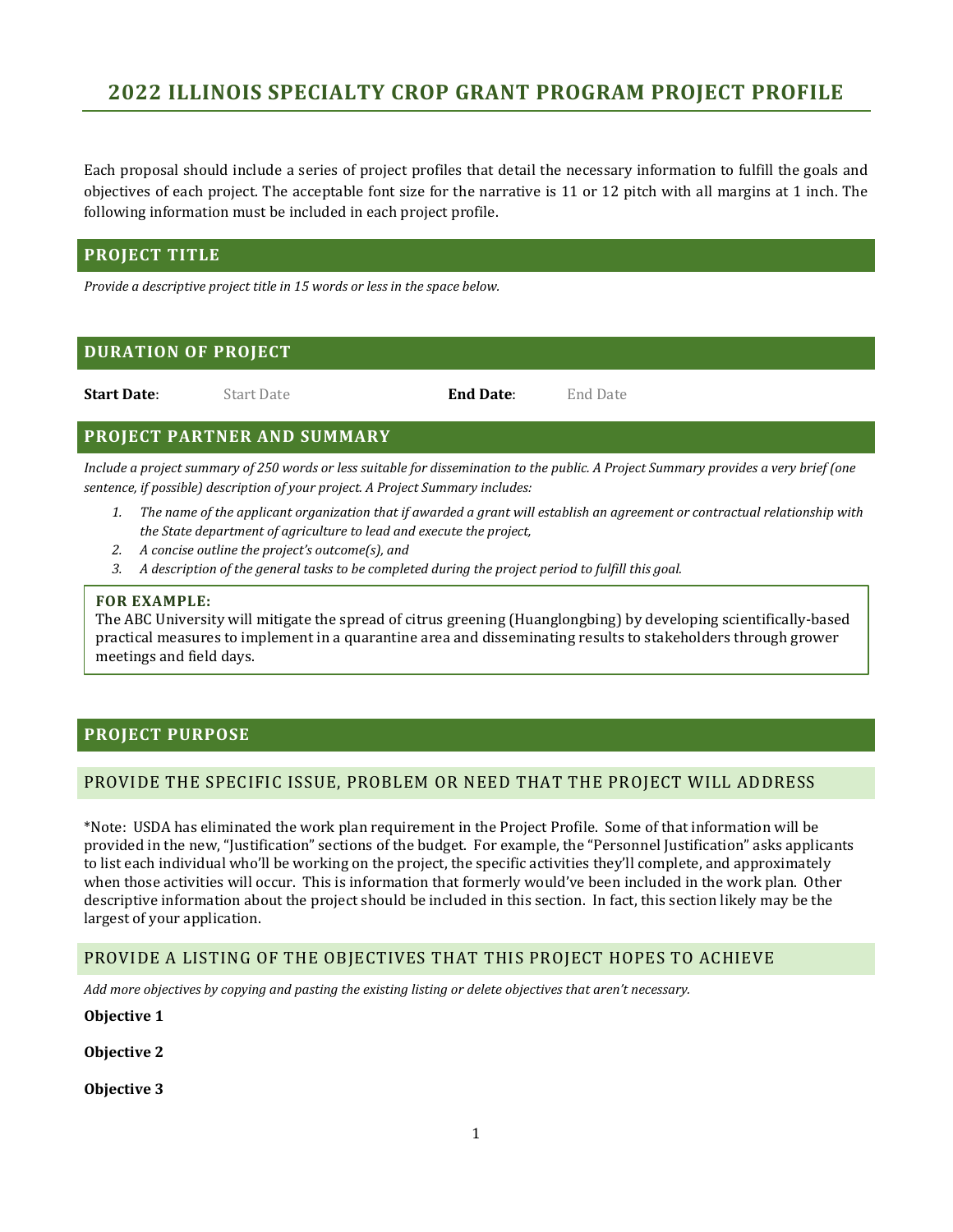**Objective 4**

**Add other objectives as necessary**

## PROJECT BENEFICIARIES

**Estimate the number of project beneficiaries**: Enter the Number of Beneficiaries

**Does this project directly benefit socially disadvantaged farmers as defined in the RFA? Yes** ☐ **No** ☐

**Does this project directly benefit beginning farmers as defined in the RFA? Yes □ No □** 

## STATEMENT OF SOLELY ENHANCING SPECIALTY CROPS

By checking the box to the right, I confirm that this project **solely** enhances the competitiveness of specialty crops in accordance with and defined by [7 U.S.C. 1621.](http://uscode.house.gov/view.xhtml?req=(title:7%20section:1621%20edition:prelim)%20OR%20(granuleid:USC-prelim-title7-section1621)&f=treesort&edition=prelim&num=0&jumpTo=true) Further information regarding the definition of a specialty crop can be found at [www.ams.usda.gov/services/grants/scbgp.](http://www.ams.usda.gov/services/grants/scbgp)

## CONTINUATION PROJECT INFORMATION

*If your project is continuing the efforts of a previously funded SCBGP project, address the following:*

## DESCRIBE HOW THIS PROJECT WILL DIFFER FROM AND BUILD ON THE PREVIOUS EFFORTS

☐

## PROVIDE A SUMMARY (3 TO 5 SENTENCES) OF THE OUTCOMES OF THE PREVIOUS EFFORTS

## PROVIDE LESSONS LEARNED ON POTENTIAL PROJECT IMPROVEMENTS

**What was previously learned from implementing this project, including potential improvements?**

**How are the lessons learned and improvements being incorporated into the project to make the ongoing project more effective and successful at meeting goals and outcomes?**

DESCRIBE THE LIKELIHOOD OF THE PROJECT BECOMING SELF-SUSTAINING AND NOT INDEFINITELY DEPENDENT ON GRANT FUNDS

## OTHER SUPPORT FROM FEDERAL OR STATE GRANT PROGRAMS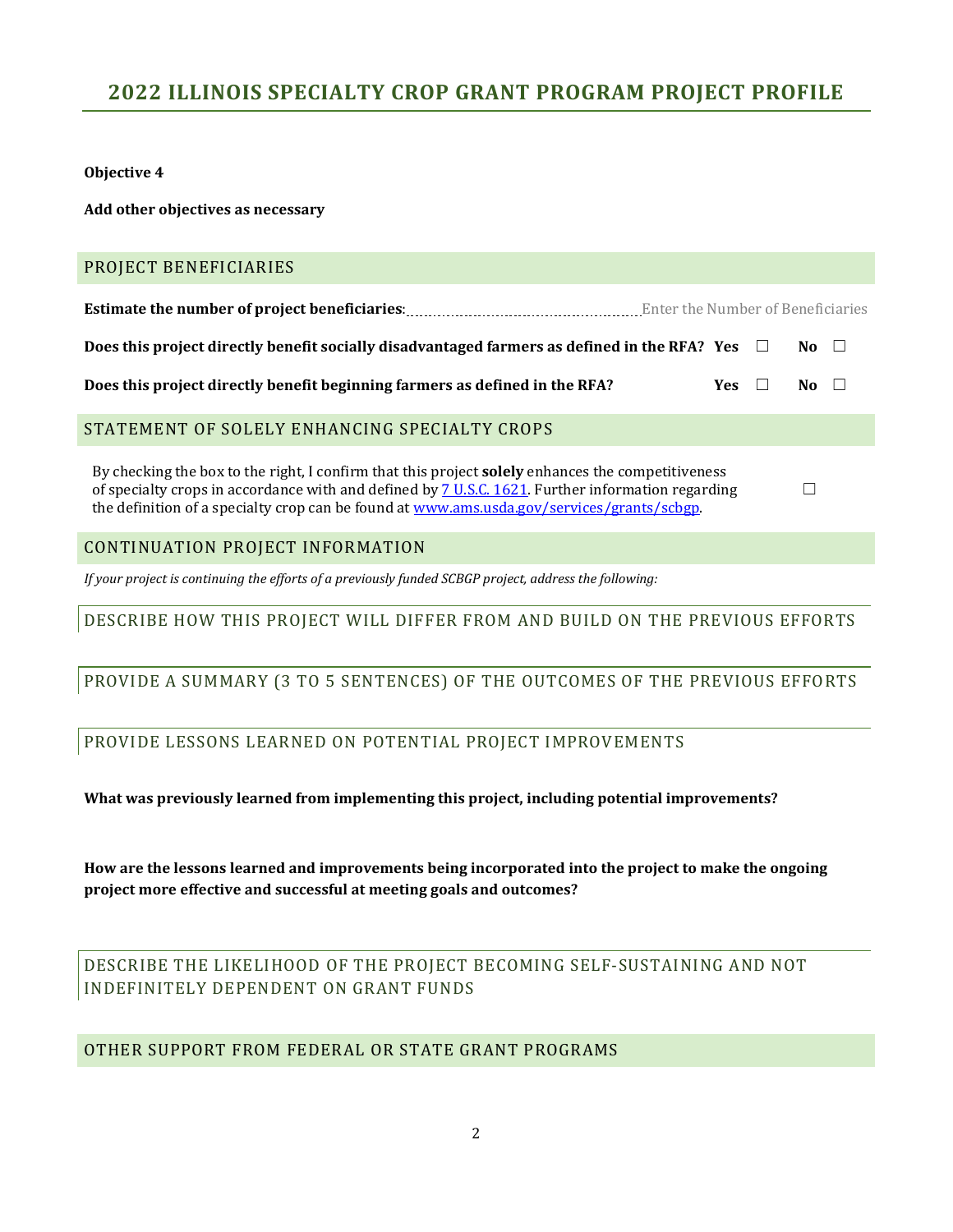The SCBGP will not fund duplicative projects. Did you submit this project to a Federal or State grant program other than the SCBGP for funding and/or is a Federal or State grant program other than the SCBGP funding the project currently?

**Yes** ☐ **No** ☐

IF YOUR PROJECT IS RECEIVING OR WILL POTENTIALLY RECEIVE FUNDS FROM ANOTHER FEDERAL OR STATE GRANT PROGRAM

**Identify the Federal or State grant program(s).**

**Describe how the SCBGP project differs from or supplements the other grant program(s) efforts.**

## **EXTERNAL PROJECT SUPPORT**

•

*Describe the specialty crop stakeholders who support this project and why (other than the applicant and organizations involved in the project).*

## **EXPECTED MEASURABLE OUTCOMES**

## SELECT THE APPROPRIATE OUTCOME(S) AND INDICATOR(S)/SUB-INDICATOR(S)

*You must choose at least one of the eight outcomes listed in th[e SCBGP Performance Measures,](https://www.ams.usda.gov/services/grants/scbgp) which were approved by the Office of Management and Budget (OMB) to evaluate the performance of the SCBGP on a national level.* 

## OUTCOME MEASURE(S)

*Select the outcome measure(s) that are applicable for this project from the listing below.*

- □ **Outcome 1**: Enhance the competitiveness of specialty crops through increased sales (required for marketing projects)
- □ **Outcome 2**: Enhance the competitiveness of specialty crops through increased consumption<br>□ **Outcome 3**: Enhance the competitiveness of specialty crops through increased access
- □ **Outcome 3**: Enhance the competitiveness of specialty crops through increased access  $□$  **Outcome 4**: Enhance the competitiveness of specialty crops though greater capacity o
- **Outcome 4**: Enhance the competitiveness of specialty crops though greater capacity of sustainable practices of specialty crop production resulting in increased yield, reduced inputs, increased efficiency, increased economic return, and/or conservation of resources
- ☐ **Outcome 5**: Enhance the competitiveness of specialty crops through more sustainable, diverse, and resilient specialty crop systems
- □ **Outcome 6**: Enhance the competitiveness of specialty crops through increasing the number of viable technologies to improve food safety
- □ **Outcome 7**: Enhance the competitiveness of specialty crops through increased understanding of the ecology of threats to food safety from microbial and chemical sources
- ☐ **Outcome 8**: Enhance the competitiveness of specialty crops through enhancing or improving the economy as a result of specialty crop development

OUTCOME INDICATOR(S)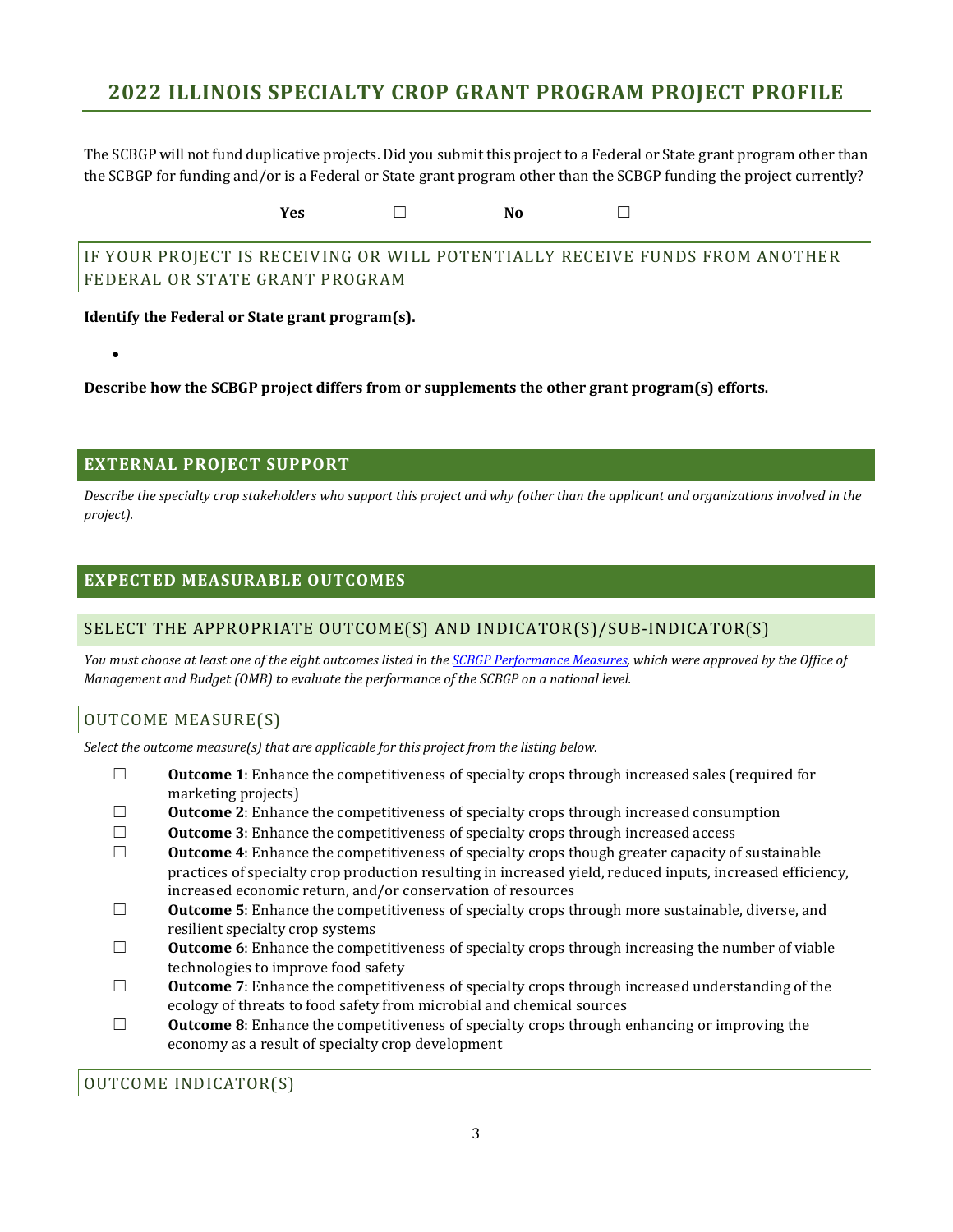*Provide at least one indicator listed in th[e SCBGP Performance Measures](https://www.ams.usda.gov/services/grants/scbgp) and the related quantifiable result. If you have multiple outcomes and/or indicators, repeat this for each outcome/indicator.*

#### **FOR EXAMPLE:**

#### **Outcome 2, Indicator 1.a.**

Of the 150 total number of children and youth reached, 132 will gain knowledge about eating more specialty crops.

#### MISCELLANEOUS OUTCOME MEASURE

*In the unlikely event that the outcomes and indicators above the selected outcomes are not relevant to your project, you must develop a project-specific outcome(s) and indicator(s) which will be subject to approval by AMS.*

## DATA COLLECTION TO REPORT ON OUTCOMES AND INDICATORS

*Explain how you will collect the required data to report on the outcome and indicator in the space below.*

## **BUDGET NARRATIVE**

*All expenses described in this Budget Narrative must be associated with expenses that will be covered by the SCBGP. If any matching funds will be used and a description of their use is required by the State department of agriculture, the expenses to be covered with matching funds must be described separately. Applicants should review the Request for Applications section 4.6 Funding Restrictions prior to developing their budget narrative.*

| <b>Budget Summary</b>        |                        |  |  |  |
|------------------------------|------------------------|--|--|--|
| <b>Expense Category</b>      | <b>Funds Requested</b> |  |  |  |
| Personnel                    |                        |  |  |  |
| <b>Fringe Benefits</b>       |                        |  |  |  |
| <b>Travel</b>                |                        |  |  |  |
| Equipment                    |                        |  |  |  |
| <b>Supplies</b>              |                        |  |  |  |
| <b>Contractual</b>           |                        |  |  |  |
| <b>Other</b>                 |                        |  |  |  |
| <b>Direct Costs Subtotal</b> |                        |  |  |  |
| <b>Indirect Costs</b>        |                        |  |  |  |

**Total Budget**

## PERSONNEL

*List the organization's employees whose time and effort can be specifically identified and easily and accurately traced to project activities that solely enhance the competitiveness of specialty crops. See the Request for Applications section 4.6.2 Allowable and Unallowable Costs and Activities, Salaries and Wages, and Presenting Direct and Indirect Costs Consistently under section 4.6.1 for further guidance.*

| . # | Name/Title | Level of Effort (# of<br>hours OR % FTE) | <b>Funds</b><br>Requested |
|-----|------------|------------------------------------------|---------------------------|
|     |            |                                          |                           |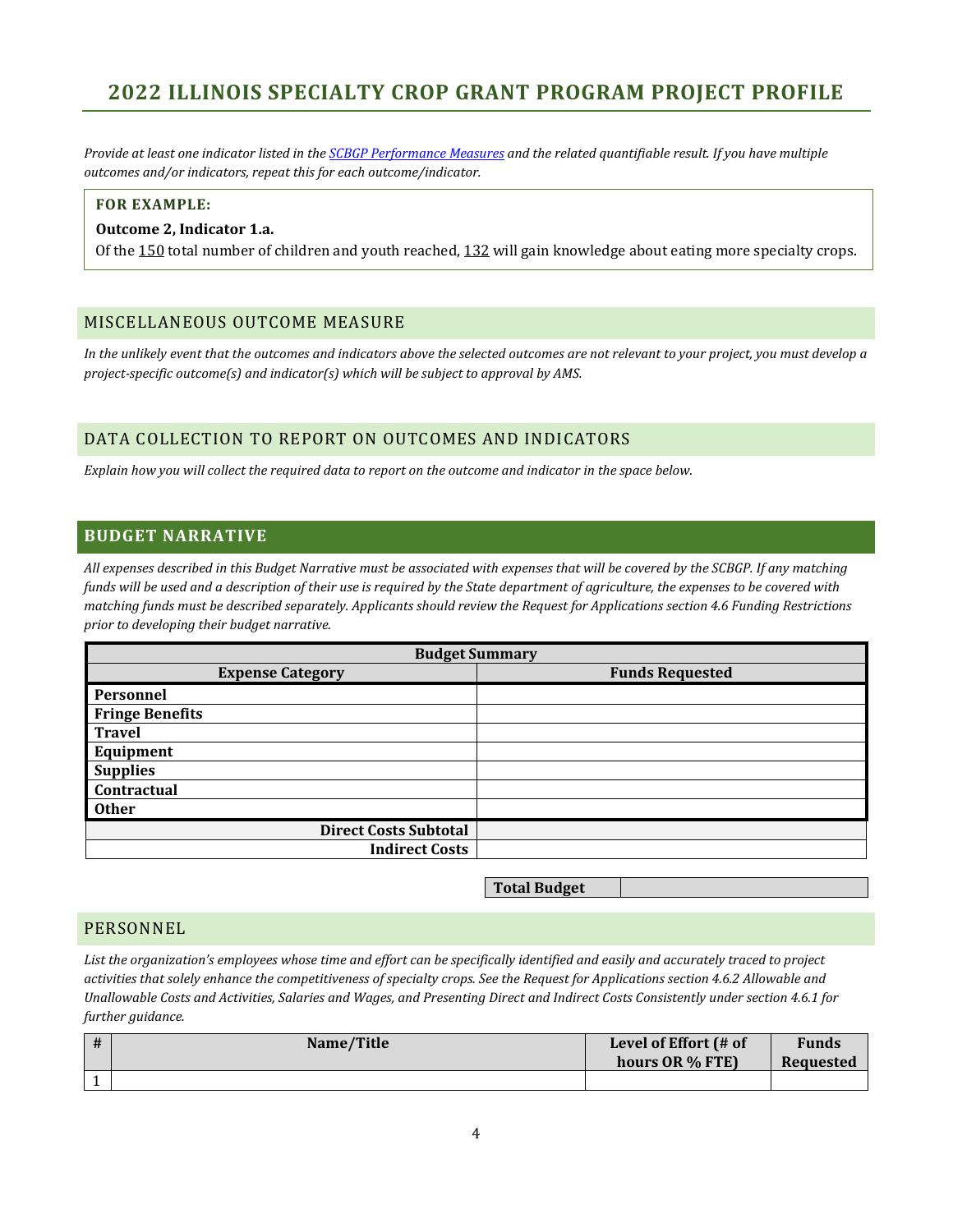| 4 |                           |  |
|---|---------------------------|--|
|   |                           |  |
|   | <b>Personnel Subtotal</b> |  |

### PERSONNEL JUSTIFICATION

*For each individual listed in the above table, describe the activities to be completed by name/title including approximately when activities will occur. Add more personnel by copying and pasting the existing listing or deleting personnel that aren't necessary.*

#### **Personnel 1:**

#### **Personnel 2:**

#### **Personnel 3:**

#### **Add other Personnel as necessary**

#### FRINGE BENEFITS

*Provide the fringe benefit rates for each of the project's salaried employees described in the Personnel section that will be paid with SCBGP funds.*

| #  | Name/Title | <b>Fringe Benefit Rate</b> | <b>Funds Requested</b> |
|----|------------|----------------------------|------------------------|
|    |            |                            |                        |
| ∸  |            |                            |                        |
| ົ  |            |                            |                        |
| Д, |            |                            |                        |

**Fringe Subtotal**

### **TRAVEL**

*Explain the purpose for each Trip Request. Please note that travel costs are limited to those allowed by formal organizational policy; in the case of air travel, project participants must use the lowest reasonable commercial airfares. For recipient organizations that have no formal travel policy and for-profit recipients, allowable travel costs may not exceed those established by the Federal Travel Regulation, issued by GSA, including the maximum per diem and subsistence rates prescribed in those regulations. This information is available a[t http://www.gsa.gov.](http://www.gsa.gov/) See the Request for Applications section 4.6.2 Allowable and Unallowable Costs and Activities, Travel, and Foreign Travel for further guidance.*

| #              | <b>Trip Destination</b> | Type of<br><b>Expense</b><br>(airfare, car<br>rental, hotel,<br>meals,<br>mileage, etc.) | Unit of<br><b>Measure</b><br>(days,<br>nights,<br>miles) | # of<br><b>Units</b> | Cost<br>per<br>Unit | $#$ of<br><b>Travelers</b><br>Claiming<br>the Expense | <b>Funds</b><br><b>Requested</b> |
|----------------|-------------------------|------------------------------------------------------------------------------------------|----------------------------------------------------------|----------------------|---------------------|-------------------------------------------------------|----------------------------------|
|                |                         |                                                                                          |                                                          |                      |                     |                                                       |                                  |
| $\overline{2}$ |                         |                                                                                          |                                                          |                      |                     |                                                       |                                  |
| 3              |                         |                                                                                          |                                                          |                      |                     |                                                       |                                  |
| 4              |                         |                                                                                          |                                                          |                      |                     |                                                       |                                  |
| 5              |                         |                                                                                          |                                                          |                      |                     |                                                       |                                  |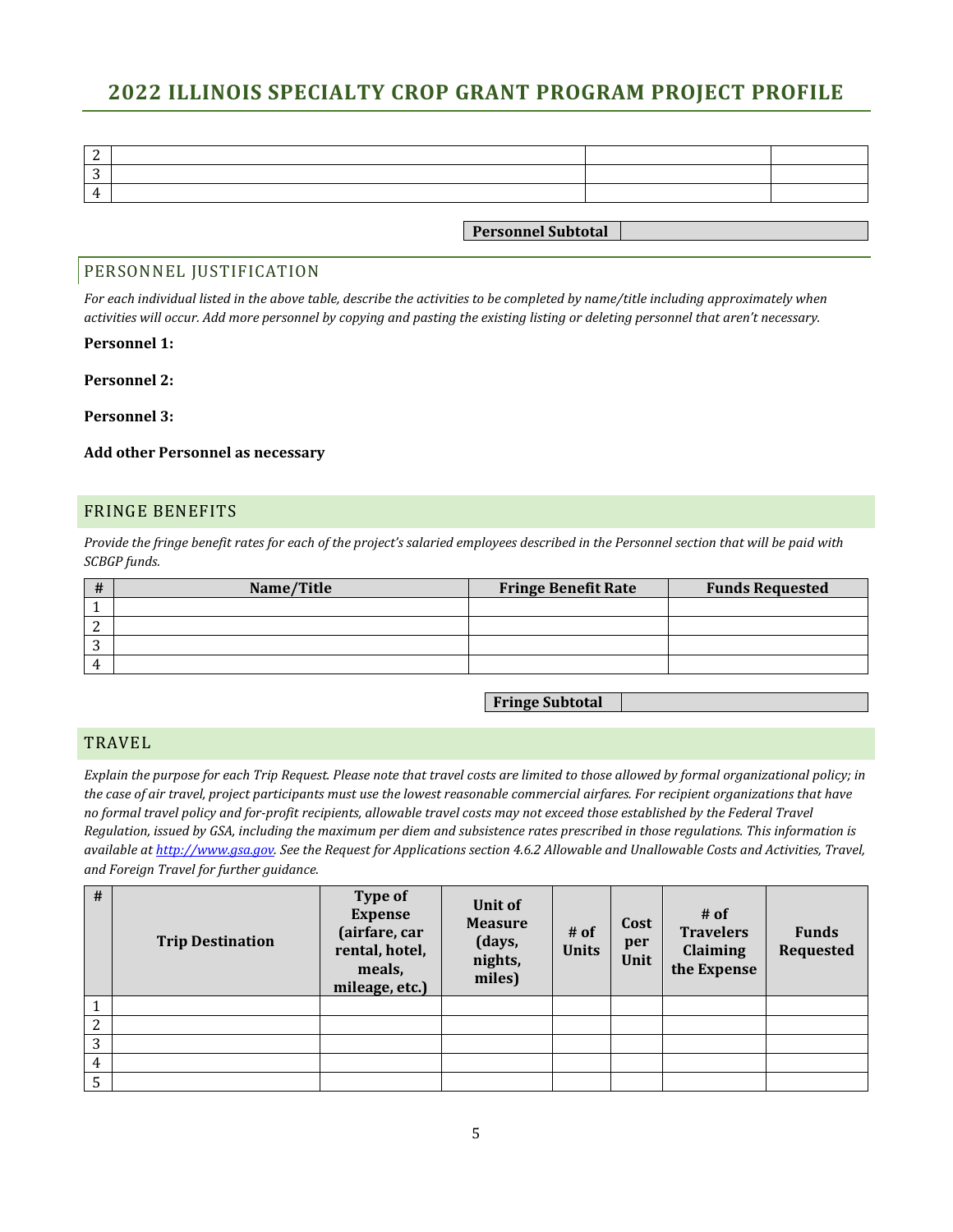**Travel Subtotal**

#### TRAVEL JUSTIFICATION

*For each trip listed in the above table describe the purpose of this trip and how it will achieve the objectives and outcomes of the project. Be sure to include approximately when the trip will occur. Add more trips by copying and pasting the existing listing or delete trips that aren't necessary.*

#### **Trip 1 (Approximate Date of Travel MM/YYYY):**

#### **Trip 2(Approximate Date of Travel MM/YYYY):**

## **Trip 3(Approximate Date of Travel MM/YYYY):**

**Add other Trips as necessary**

## CONFORMING WITH YOUR TRAVEL POLICY

By checking the box to the right, I confirm that my organization's established travel policies will be adhered to when completing the above-mentioned trips in accordance with [2 CFR 200.474](http://www.ecfr.gov/cgi-bin/retrieveECFR?gp=&SID=988467ba214fbb07298599affd94f30a&n=pt2.1.200&r=PART&ty=HTML#se2.1.200_1474) or [48 CFR subpart 31.2](http://www.ecfr.gov/cgi-bin/text-idx?SID=3f25ca1f21583e03b13f595d0d9c518d&node=pt48.1.31&rgn=div5#sp48.1.31.31_12) as applicable.

 $\Box$ 

## EQUIPMENT

*Describe any special purpose equipment to be purchased or rented under the grant. ''Special purpose equipment'' is tangible, nonexpendable, personal property having a useful life of more than one year and an acquisition cost that equals or exceeds \$5,000 per unit and is used only for research, medical, scientific, or other technical activities. See the Request for Applications section 4.6.2 Allowable and Unallowable Costs and Activities, Equipment - Special Purpose for further guidance*

*Rental of "general purpose equipment'' must also be described in this section. Purchase of general purpose equipment is not allowable under this grant. See Request for Applications section 4.6.2 Allowable and Unallowable Costs and Activities, Equipment - General Purpose for definition, and Rental or Lease Costs of Buildings, Vehicles, Land and Equipment.*

| #      | <b>Item Description</b> | <b>Rental or</b><br>Purchase | Acquire<br>When? | <b>Funds</b><br>Requested |
|--------|-------------------------|------------------------------|------------------|---------------------------|
|        |                         |                              |                  |                           |
| ∼      |                         |                              |                  |                           |
| n<br>J |                         |                              |                  |                           |
| 4      |                         |                              |                  |                           |

## **Equipment Subtotal**

## EQUIPMENT JUSTIFICATION

*For each Equipment item listed in the above table describe how this equipment will be used to achieve the objectives and outcomes of the project. Add more equipment by copying and pasting the existing listing or delete equipment that isn't necessary.*

#### **Equipment 1:**

#### **Equipment 2:**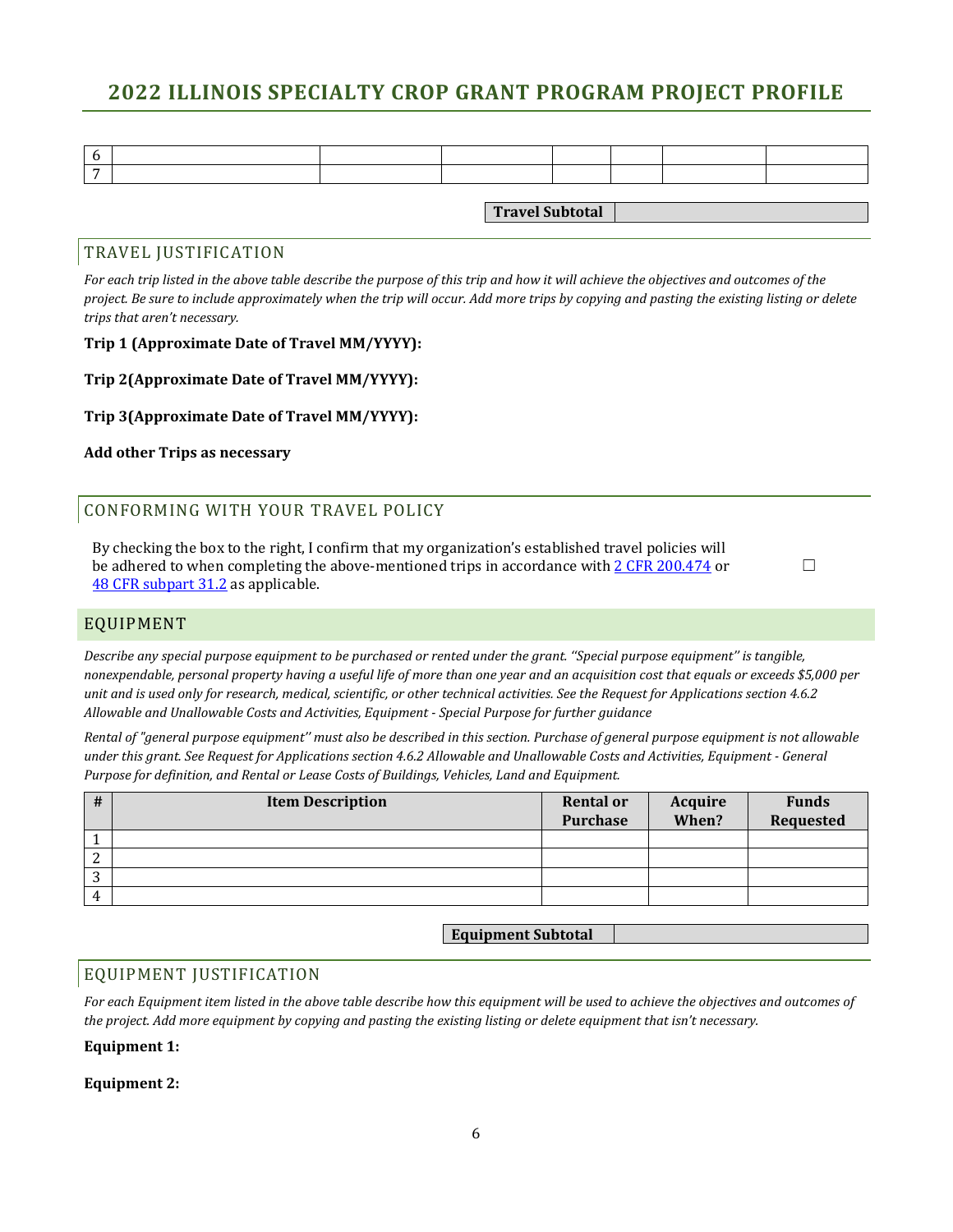#### **Equipment 3:**

#### **Add other Equipment as necessary**

### SUPPLIES

List the materials, supplies, and fabricated parts costing less than \$5,000 per unit and describe how they will support the purpose and *goal of the proposal and solely enhance the competitiveness of specialty crops. See Request for Applications section 4.6.2 Allowable and Unallowable Costs and Activities, Supplies and Materials, Including Costs of Computing Devices for further information.* 

| <b>Item Description</b> | Per-Unit<br>Cost | # of Units/Pieces<br>Purchased | Acquire<br>When? | <b>Funds Requested</b> |
|-------------------------|------------------|--------------------------------|------------------|------------------------|
|                         |                  |                                |                  |                        |
|                         |                  |                                |                  |                        |
|                         |                  |                                |                  |                        |
|                         |                  |                                |                  |                        |

**Supplies Subtotal**

## SUPPLIES JUSTIFICATION

*Describe the purpose of each supply listed in the table above purchased and how it is necessary for the completion of the project's objective(s) and outcome(s).*

## CONTRACTUAL/CONSULTANT

*Contractual/consultant costs are the expenses associated with purchasing goods and/or procuring services performed by an individual or organization other than the applicant in the form of a procurement relationship. If there is more than one contractor or consultant, each must be described separately. (Repeat this section for each contract/consultant.)*

## ITEMIZED CONTRACTOR(S)/CONSULTANT(S)

*Provide a list of contractors/consultants, detailing out the name, hourly/flat rate, and overall cost of the services performed. Please note that any statutory limitations on indirect costs also apply to contractors and consultants.*

|    | Name/Organization | <b>Hourly Rate/Flat Rate</b> | <b>Funds Requested</b> |
|----|-------------------|------------------------------|------------------------|
|    |                   |                              |                        |
|    |                   |                              |                        |
|    |                   |                              |                        |
| Д. |                   |                              |                        |

**Contractual/Consultant Subtotal**

## CONTRACTUAL JUSTIFICATION

*Provide for each of your real or anticipated contractors listed above a description of the project activities each will accomplish to meet the objectives and outcomes of the project. Each section should also include a justification for why contractual/consultant services are to be used to meet the anticipated outcomes and objectives. Include timelines for each activity. If contractor employee and consultant*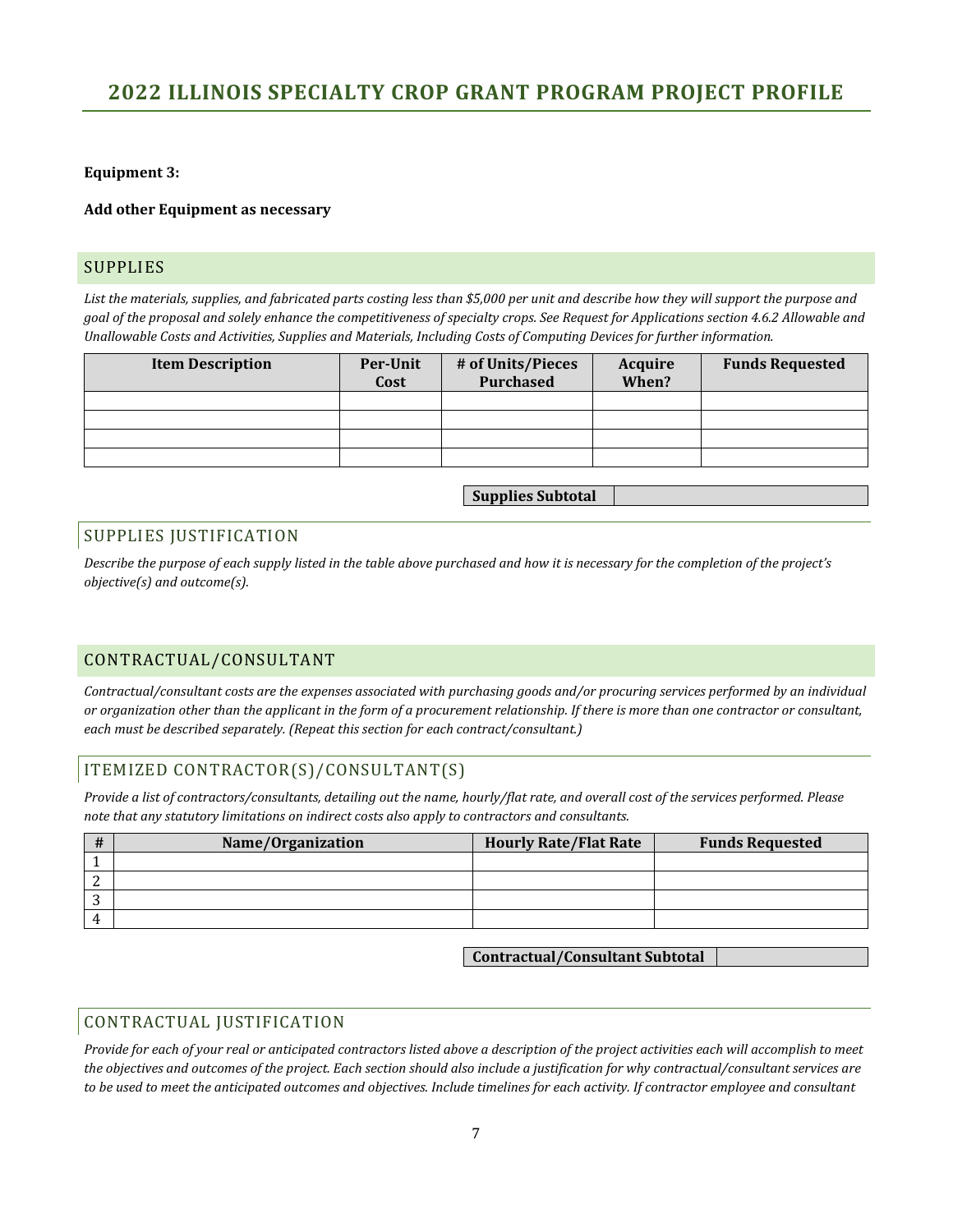*hourly rates of pay exceed the salary of a GS-15 step 10 Federal employee in your area (for more information please go to [http://www.opm.gov/policy-data-oversight/pay-leave/salaries-wages/2016/general-schedule/\)](http://www.opm.gov/policy-data-oversight/pay-leave/salaries-wages/2016/general-schedule/), provide a justification for the expenses. This limit does not include fringe benefits, travel, indirect costs, or other expenses. See Request for Applications section 4.6.2 Allowable and Unallowable Costs and Activities, Contractual and Consultant Costs for acceptable justifications.*

**Contractor/Consultant 1:**

**Contractor/Consultant 2:**

**Contractor/Consultant 3:**

**Add other Contractors/Consultants as necessary**

### CONFORMING WITH YOUR PROCUREMENT STANDARDS

By checking the box to the right, I confirm that my organization followed the same policies and procedures used for procurements from non-federal sources, which reflect applicable State and local laws and regulations and conform to the Federal laws and standards identified in 2 CFR Part 200.317 [through.326,](http://www.ecfr.gov/cgi-bin/retrieveECFR?gp=&SID=988467ba214fbb07298599affd94f30a&n=pt2.1.200&r=PART&ty=HTML#sg2.1.200_1316.sg3) as applicable. If the contractor(s)/consultant(s) are not already selected, my organization will follow the same requirements.

#### **OTHER**

*Include any expenses not covered in any of the previous budget categories. Be sure to break down costs into cost/unit. Expenses in this section include, but are not limited to, meetings and conferences, communications, rental expenses, advertisements, publication costs, and data collection.*

☐

*If you budget meal costs for reasons other than meals associated with travel per diem, provide an adequate justification to support that these costs are not entertainment costs. See Request for Applications section 4.6.2 Allowable and Unallowable Costs and Activities, Meals for further guidance.*

| <b>Item Description</b> | Per-Unit<br>Cost | <b>Number</b><br>of Units | Acquire<br>When? | <b>Funds Requested</b> |
|-------------------------|------------------|---------------------------|------------------|------------------------|
|                         |                  |                           |                  |                        |
|                         |                  |                           |                  |                        |
|                         |                  |                           |                  |                        |
|                         |                  |                           |                  |                        |

**Other Subtotal**

## OTHER JUSTIFICATION

*Describe the purpose of each item listed in the table above purchased and how it is necessary for the completion of the project's objective(s) and outcome(s).*

## INDIRECT COSTS

*The indirect cost rate must not exceed 8 percent of any project's budget. Indirect costs are any costs that are incurred for common or joint objectives that therefore, cannot be readily identified with an individual project, program, or organizational activity. They generally include facilities operation and maintenance costs, depreciation, and administrative expenses. See Request for Applications section 4.6.1 Limit on Administrative Costs and Presenting Direct and Indirect Costs Consistently for further guidance.*